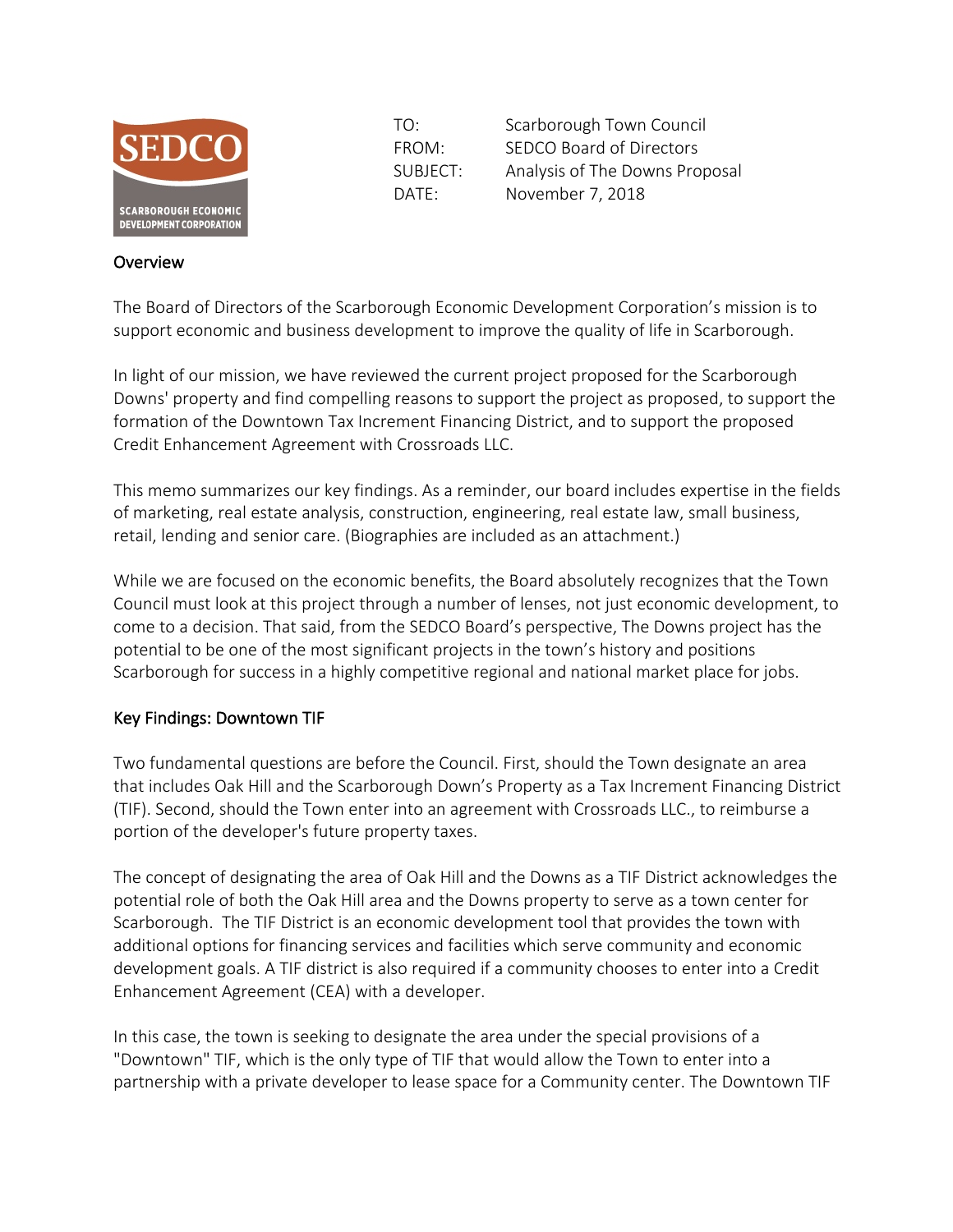designation has additional features which make it ideal for Scarborough's needs - such as a downtown TIF is not limited in acreage.

The concepts for the Downtown are profiled in the strategy, "A Downtown for Scarborough". This document is required for the designation of a downtown TIF and was compiled based on the Downs proposal, the Comprehensive Plans and existing studies.

*Given that the Downtown TIF provides options for the Town to both plan for and finance improvements for economic development activities for both the Oak Hill area and the Downs, the Board supports the strategy and the creation of the Downtown TIF.*

#### Key Findings - Credit Enhancement Agreement for Crossroads, LLC.

Within a designated TIF district, towns have the option of entering into an agreement with developers to offset certain costs by returning a percentage of new property taxes for a period of time. This type of an agreement is known as a Credit Enhancement Agreement (CEA).

The agreement is based on the property tax created by new development within the designated TIF district. Reimbursement of existing property taxes is not allowed. All parties to such an agreement must pay their full share of property taxes due on the new development. Once the taxes are paid, the Town may reimburse a portion of those taxes back to the developer for a period of time as specified in a credit enhancement agreement.

The reimbursement is a function of the new value created, which means should new taxable value not be created, and no new property taxes are collected, then no reimbursement takes place.

In the case of Scarborough Downs, Crossroads LLC, the developer of the property is requesting assistance from the town to offset a portion of the cost of providing key infrastructure throughout the property. This investment allows the developer to provide a better mix of development sooner, bringing along non-residential development with the residential development. The non-residential development helps offset the costs associated with residential development.

The SEDCO Board of Directors supports the Credit Enhancement Agreement as proposed for the following reasons:

- 1) Under this agreement, the developer assumes the risk of paying for the infrastructure required to support the proposed project. Unlike Haigis Parkway, where the Town bonded and constructed the infrastructure, the developer assumes the upfront risk of paying for the needed infrastructure.
- 2) With assistance in the form of this agreement, the developer proposes to build just under 1.9 million square feet of non-residential development resulting in a potential of 2,400 jobs in the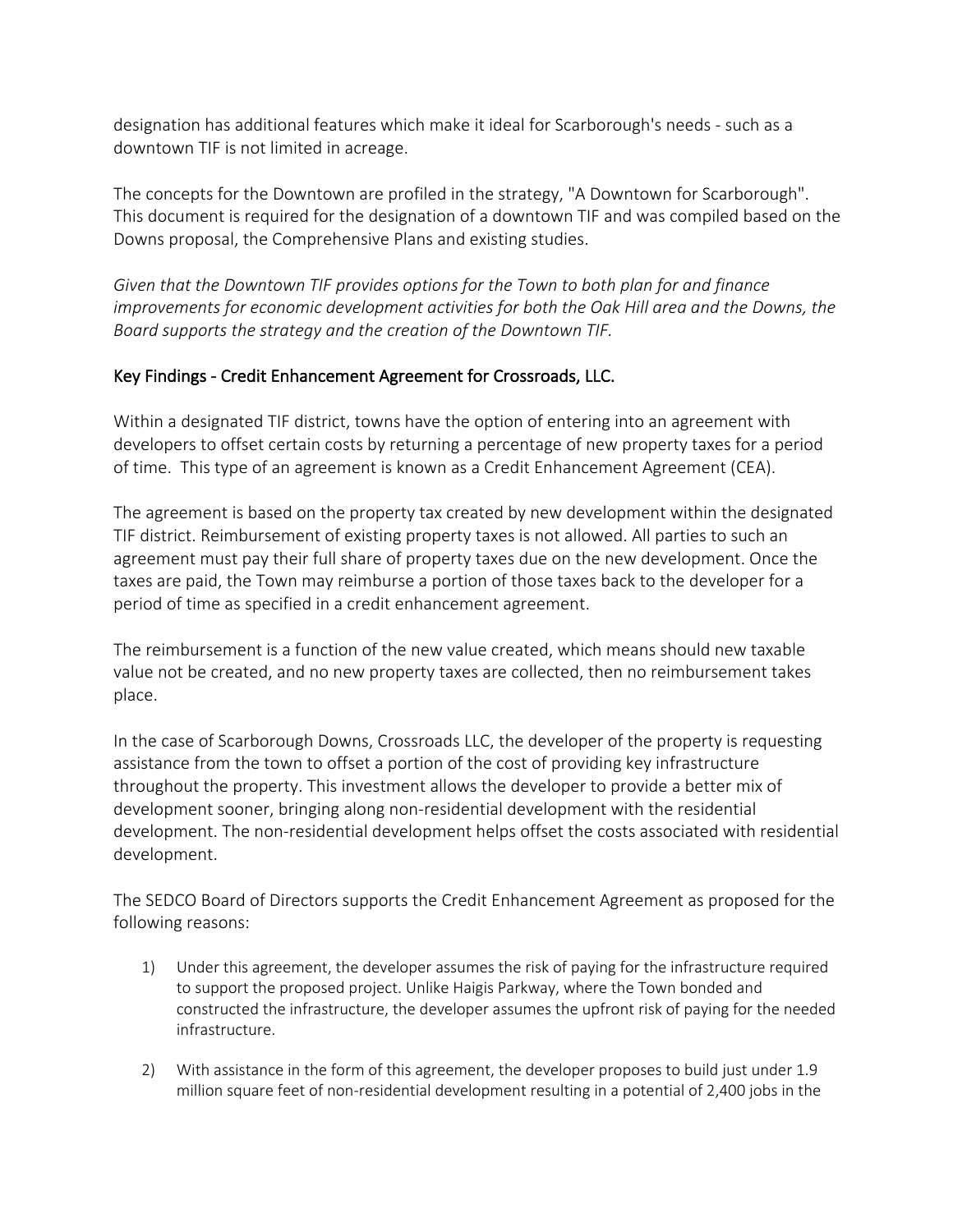community. This level of development will have indirect impacts as well, with additional jobs and spending throughout the community.

- 3) This level of development moves us closer to the Town's goal of creating a diversified tax base with 25% of that base from non-residential development.
- 4) The development includes just under 2,000 housing units with approximately 30% of those as single family and another 27% as age restricted units. The mix of structures increases the diversity of the Town's housing stock, providing opportunities for workers to live in proximity to employment centers. This level of development could result in an additional 3,600 residents, providing customers to existing Scarborough businesses.
- 5) The project is unique in its scale and adherence to the articulated policies of the 2006 Comprehensive Plan and the draft 2018 Comprehensive Plan Update.
- 6) The mix of uses within the 500 acres creates a modern approach to nonresidential development, providing Scarborough with office and production space in proximity to services, restaurants and retail.
- 7) The project will have a spillover effect for Haigis Parkway. The proposed activity at Scarborough Downs is already stirring interest along Haigis.
- 8) The project offers the opportunity to create a diverse and attractive center of town that will support Oak Hill and The Downs. This vision of the future will attract future employers as well as create a center of activity for our residents.
- 9) The project contains manufacturing and production space, which is in critically short supply in Scarborough and the region. The CEA helps to offset the cost of bringing the services to the section of the development where these uses are permitted. By bringing the services in first few years, the developer is able to capture this market now.
- 10) Crossroads LLC., is the only developer within a long list of potential buyers of the Scarborough Downs property over the last five or so years that had the knowledge and faith in the community to follow through with the purchase. Partners that comprise Crossroads LLC are local and well known.
- 11) The negotiation process with the developers took into consideration the cost to serve for line item departments. Estimates and projections of both service costs and revenues were used to guide the negotiation process. While other towns may offer higher reimbursement agreements as incentives for economic development, the Town wanted to insulate current tax payers by reserving adequate funds for providing services.
- 12) The revenues do not include capital costs. We understand that the developer will be paying impact fees in the neighborhood of \$29 Million combined for schools, roads and sewer. In addition, the developer is responsible for certain roadway impacts that are determined in site plan process.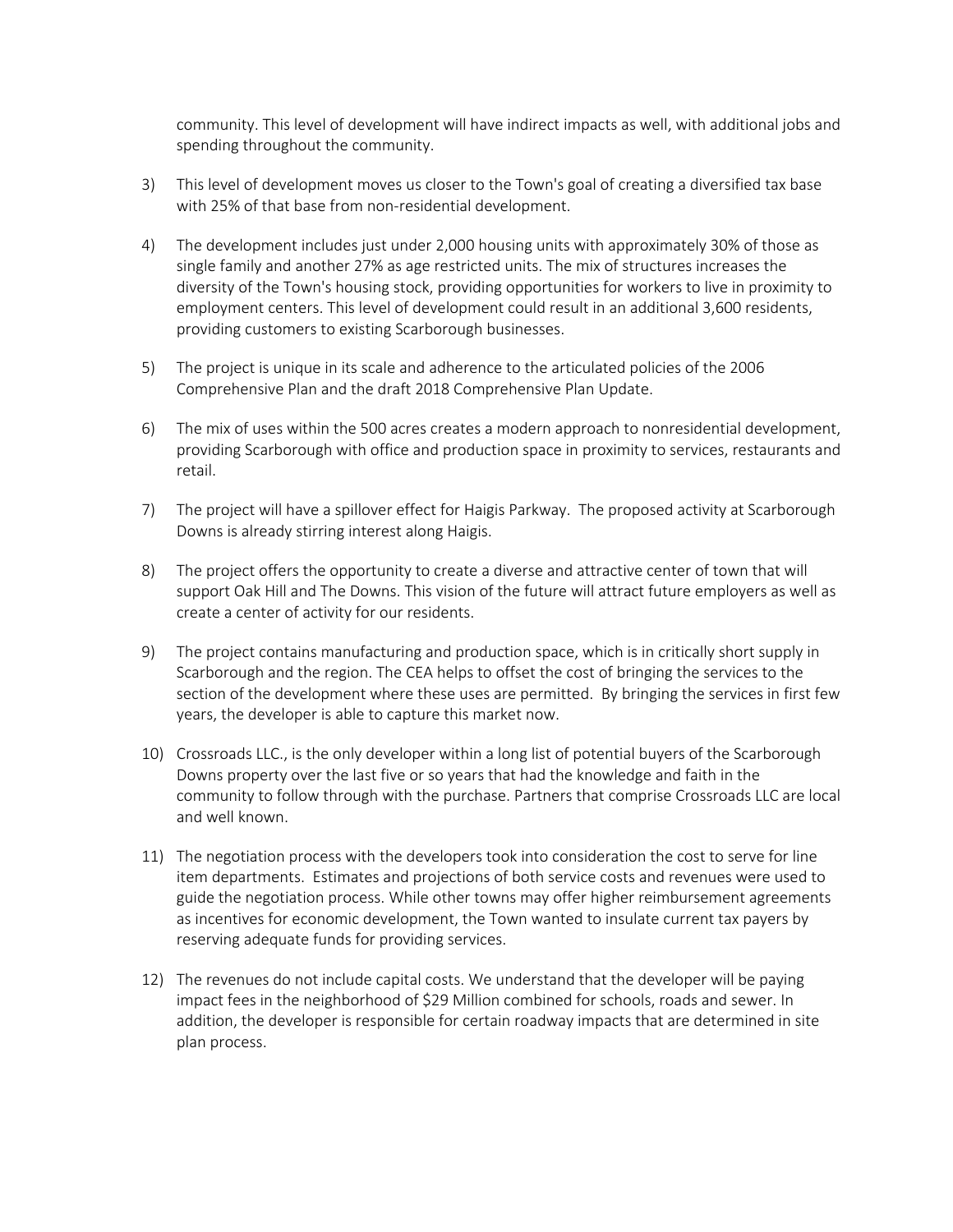- 13) The revenues do not include any projection for equipment taxes for businesses located on the property, nor does is forecast potential revenues from fleet vehicles. This provides an additional cushion in the cost to revenue calculation.
- 14) Under the CEA, the developer will be reimbursed up to 40% of their property taxes based on new value creation. If there is no new value created, 40% of zero is zero. If they underperform, their reimbursement is reduced and potentially stopped.
- 15) The reimbursement is capped at \$55 million, with an additional provision that would allow them up to \$2 million per year, once they meet all of their performance standards. Based on their buildout scenario, they may receive up to \$81 Million, again, if they meet their performance standards. \$81 million would represent 16% of total projected new property taxes for the 30 year period.
- 16) The performance standards ensure that the developer creates the non-residential value promised in the development program.
- 17) The project preserves the possibility of including a community center and a main street, items desired by many residents. Further, the CEA lays out a process to let the residents determine the features of a potential community center, the associated costs and an agreed upon way to pay for the center.

For all of the above reasons, the SEDCO strongly endorses this project as presented. Crossroads, LLC has introduced a vision of the Downs property that fits the goals of the Comprehensive Plan, takes advantage of the transportation logistics and provides significant economic development opportunities for residents and businesses.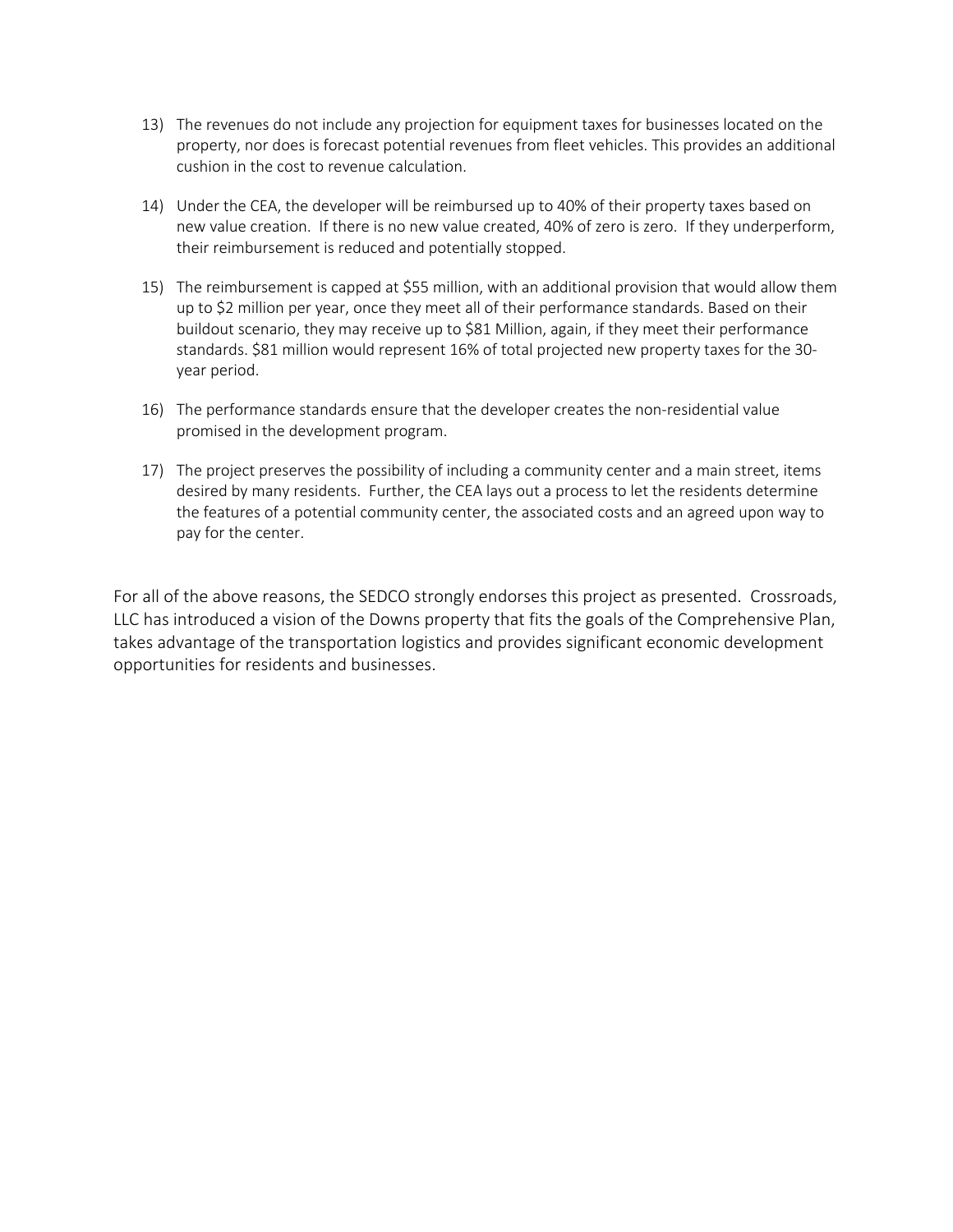**Jonathan Crasnick (Vice-Chair)** specializes in commercial real estate finance with an MBA from the University of Southern Maine. Jon currently works for People's United Bank in Portland. He has over ten years of commercial real estate experience, having worked in both development and lending. Jon and his wife moved to Scarborough in 2011. They have two young children and understand the attraction of Scarborough to both residents and businesses in the Greater Portland region.

**Kevin Freeman (Past-Chair)** is the Vice President of Martini Northern, a construction management firm active in Maine and New Hampshire. Kevin brings 30 years of experience in the construction industry, having managed the business development efforts, client relations and strategic positioning for a number of leading regional construction firms. Throughout his career, he has been instrumental in assisting firms to achieve significant growth and market diversification. Kevin sees Scarborough as a wonderful vibrant community and enjoys being at the ocean, fields and woods all within Scarborough.

**James (Jim) Hartley** is both a resident and a business owner in the Dunstan area of Scarborough. Along with his father-in-law, Dick Whitmore, Jim founded Pine Tree Seafood and Produce Co., a familyrun neighborhood market. Jim understands the dedication it takes to run a small business. In fact, he and his family live in the house next door to the market. He's had a passion for small business creation and promotion since childhood and joined the SEDCO Board to lend his skills and experience to help other entrepreneurs realize their dreams of owning a business.

**Andrea C. Killiard (Chair)** serves as the Marketing and Life Enrichment Director for Piper Shores. Andrea works to increase the awareness of lifecare retirement through strategic marketing, advertising and public relations programs. Prior to Piper Shores, Andrea held marketing positions with Hannaford Bros., GoFish/Seafax and Upstream LLC. Andrea's goals for Scarborough include furthering the community's vision statement for economic and community development and helping strike a balance between business growth and natural resource preservation.

Scarborough Economic Development Corporation

# 2018-19 Board of **Directors**